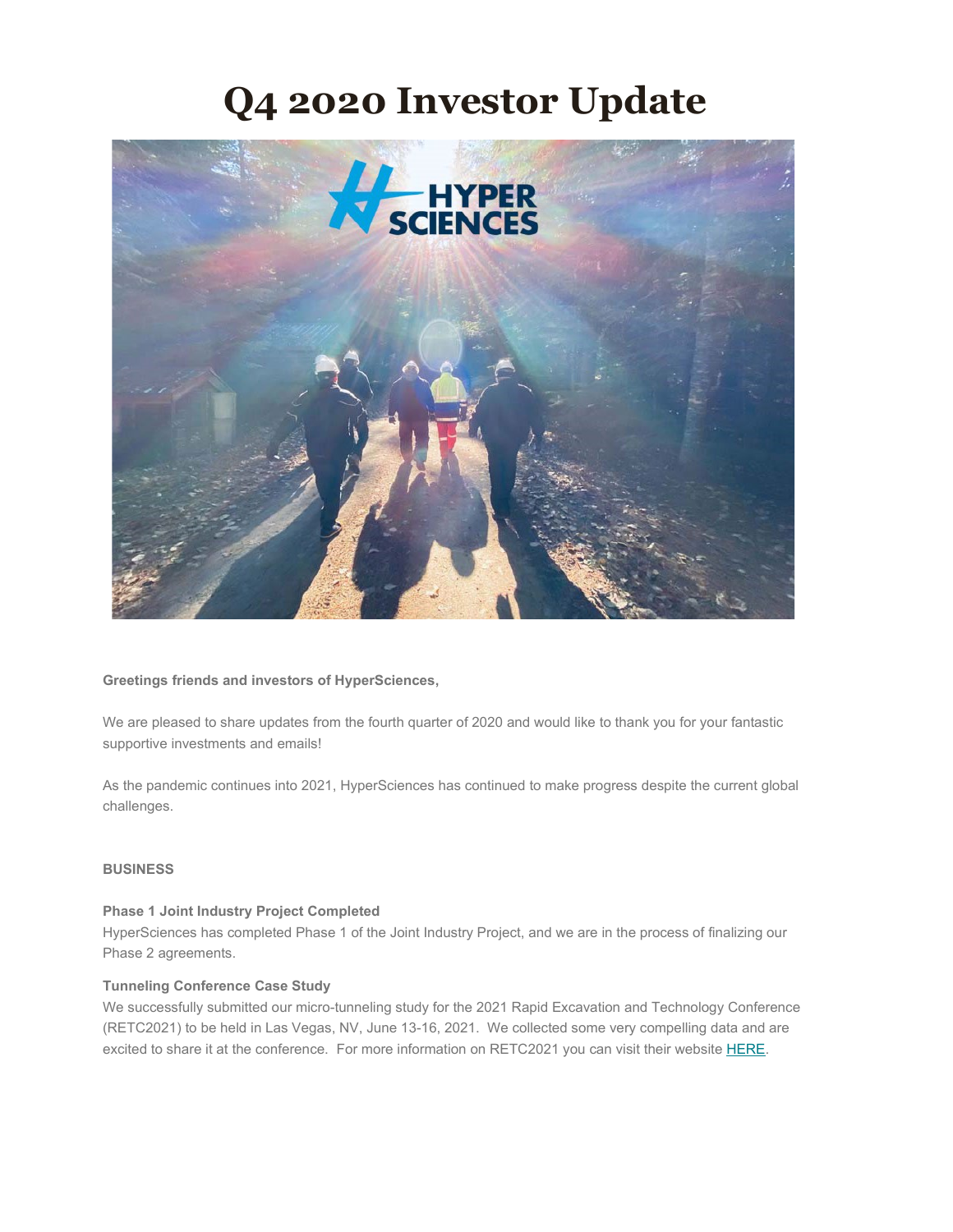# **FINANCE**

## **Equity Finance Offering – Reg CF Oversubscribed**

HyperSciences offered over \$1M on the StartEngine.com crowdfunding platform, and thanks to our loyal investors, we were oversubscribed several weeks before our scheduled closing date.

# **Equity Finance Offering - Reg D Ongoing**

We currently have approximately \$400k of stock available in our Reg D offering for [accredited investors.](https://www.sec.gov/news/press-release/2020-191) Both the Reg CF and Reg D offerings sell the same stock (Series A Preferred) for the same price (\$3.84 share).

To invest in the Reg D please start by preparing this [Reg D Accredited Investment Form](https://www.hypersciences.com/invest/) and then reach out to: [investor@hypersciences.com.](mailto:investor@hypersciences.com)

# **Introduction to CFO/General Counsel: Michelle Carbon**

HyperSciences is pleased to introduce Michelle Carbon as CFO and General Counsel. Michelle began working with HyperSciences in August 2020. Before HyperSciences, Michelle and our CEO Mark Russell worked together from 2007- 2013 at two of the Russell family Public mining companies with her as Controller and counsel.

After exiting the mining industry in 2013, Michelle worked as the VP of Business Operations and In-House Counsel at Embassy Management, a health and human services company (M&A, etc.). During the past seven years, Michelle has helped grow the legal/financial divisions of Embassy Management's 2000+ person company operating in multiple states. For additional information on Michelle, you can visit her LinkedIn page [HERE.](https://www.linkedin.com/in/michelle-carbon-9297158/)

# **HYPERCORE TECHNOLOGY UPDATE**

## **HyperDrill**

We have begun testing our new Downhole Tool. By moving our accelerator's operating location from the surface to the subsurface, we have gained additional agility, steerability, and overall performance. Although our demonstration test results currently match our predicted computer models, we plan to collect other data and improve the comprehensive system before releasing our groundbreaking final results.

## **Geothermal**

HyperSciences won the "Ready" portion of "American Made Geothermal Manufacturing Prize" [\(https://www.herox.com/GeothermalManufacturing\)](https://www.herox.com/GeothermalManufacturing) and are continuing to the "Set!" phase of the competition. We are partnering with several National Laboratories to assist in developing and testing our combined geothermal drilling and well using AM technologies (3D printing).

**Let's continue to advance at Mach 5+**,

Mark Russell CEO, HyperSciences, Inc.